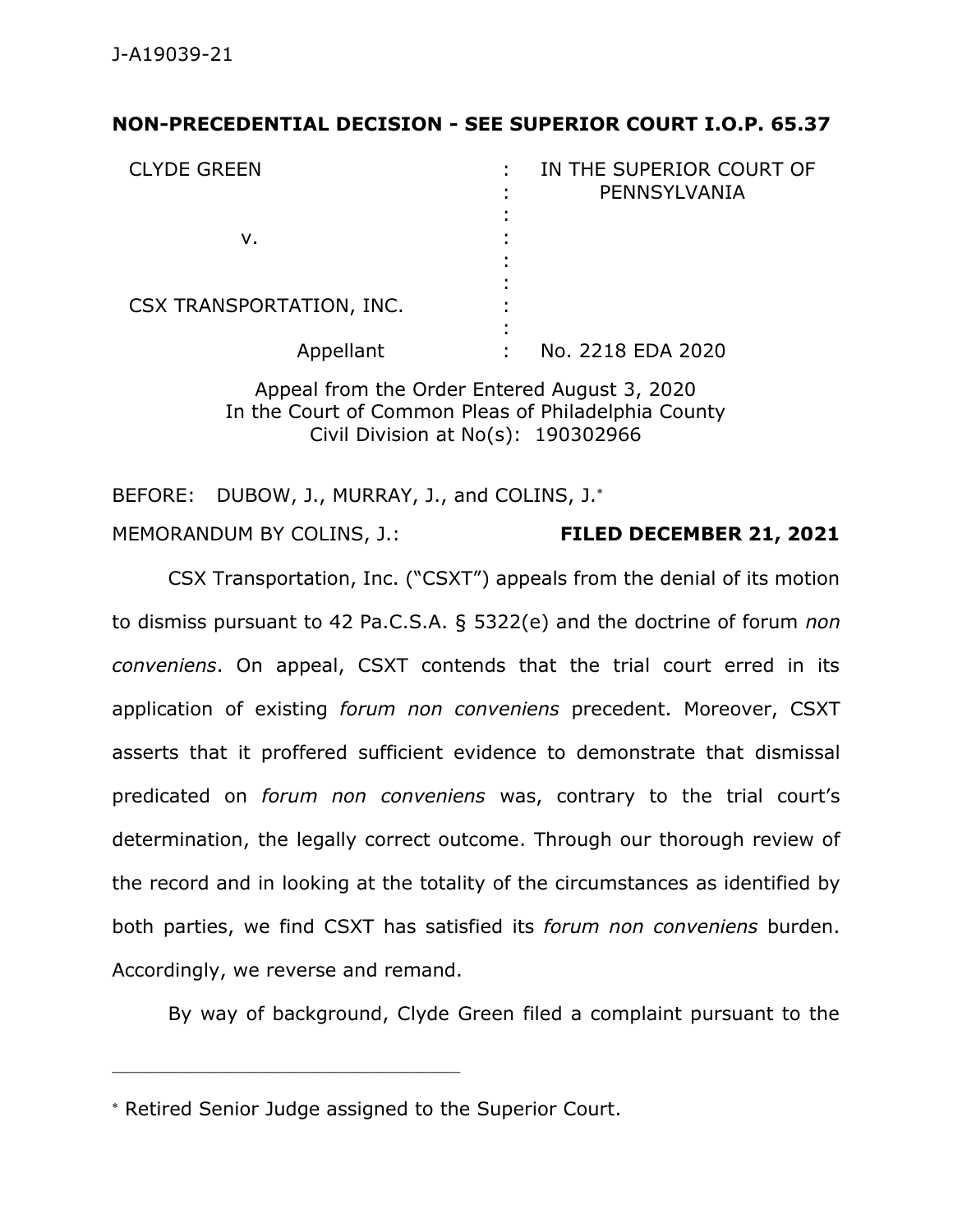Federal Employers' Liability Act ("FELA"), *see* 45 U.S.C. § 51 *et seq***.**, wherein Green alleged that he developed colon cancer through his employment-based exposure to toxic substances. More specifically, Green averred that excessive amounts of asbestos, diesel exhaust/fumes, and second-hand smoke were either causally or contributorily related to the onset of his cancer and that his employer was negligent for not providing him with a reasonably safe working environment.

Green worked for  $CSXT<sup>1</sup>$  and its predecessors, the Baltimore and Ohio Railroad and the Chessie System, as a train brakeman and conductor. Green began his employment with CSXT in 1987, but had started working for those prior businesses in 1974.

Green is a lifelong resident of Maryland and had worked for CSXT, as well as its prior entities, almost exclusively in Maryland, too, having had a career that spanned approximately forty-two years. Like Green, many of Green's former coworkers and supervisors maintain residency in Maryland. Moreover, Green's immediate family also lives in Maryland.

Although his primary job sites were in Maryland, on occasion, Green would work out of railyards and terminals in Virginia and Washington, D.C. While under CSXT's employ, Green never worked in Pennsylvania. However, Green, in the 1970s and 80s, infrequently traveled to a singular railyard in Pennsylvania as a result of working for the Baltimore and Ohio Railroad and

\_\_\_\_\_\_\_\_\_\_\_\_\_\_\_\_\_\_\_\_\_\_\_\_\_\_\_\_\_\_\_\_\_\_\_\_\_\_\_\_\_\_\_\_

 $1$  CSXT is a Virginia corporation that is headquartered in Florida and resultantly keeps its personnel files at that latter location.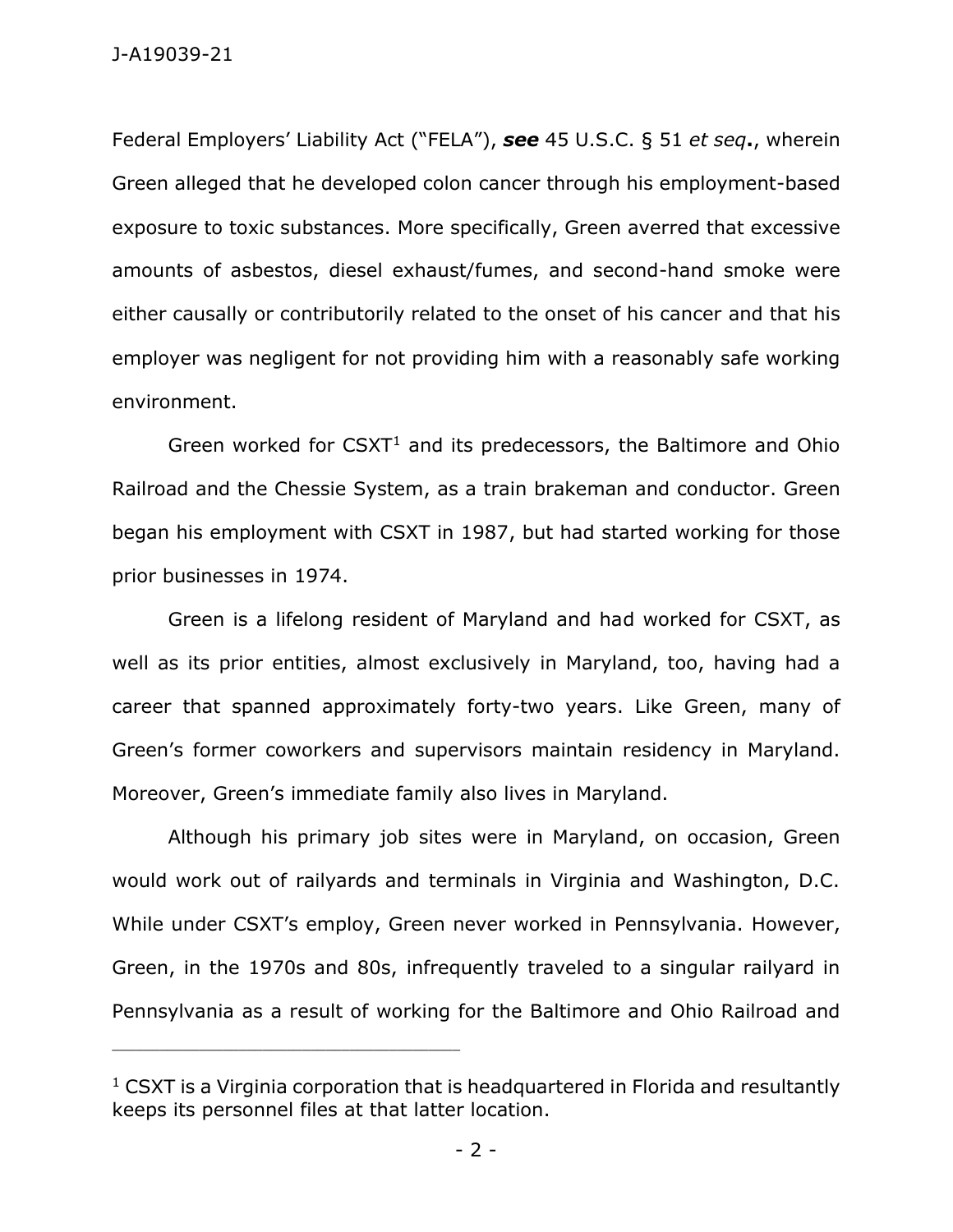the Chessie System. In total, over the course of his entire career, Green worked at thirteen separate railyards.

Green was both diagnosed and exclusively treated for his cancer in Maryland. Every single medical professional that was directly involved in Green's health maintains or operated his or her practice in either Baltimore or Annapolis, Maryland.

Following the filing of Green's complaint, CSXT moved to dismiss predicated on a *forum non conveniens* argument. In its motion, CSXT indicated that, if the complaint were dismissed and refiled in Maryland, it would not object to venue or personal jurisdiction and would consent to utilizing the Pennsylvania filing date of this action for statute-of-limitations purposes, provided that Green timely refiled his complaint.

Ultimately, however, the trial court denied such a request, concluding that it was "no more vexatious to conduct … remote litigation in Maryland or Pennsylvania[,]" Order Denying Defendant's Motion to Dismiss, 8/3/20 (in the context of the COVID-19 pandemic), and further, after CSXT filed a motion to amend the court's order, that CSXT "did not sustain its burden of proving that there were *any* substantially weighty issues to overcome [Green's] chosen forum[.]" Order Denying Defendant's Motion to Amend [the trial] Court's Order, 10/2/20 (emphasis in original).

Thereafter, CSXT petitioned this Court for permission to appeal the trial court's denial of its motion to amend, which was correspondingly granted. As such, this appeal is ripe for adjudication.

- 3 -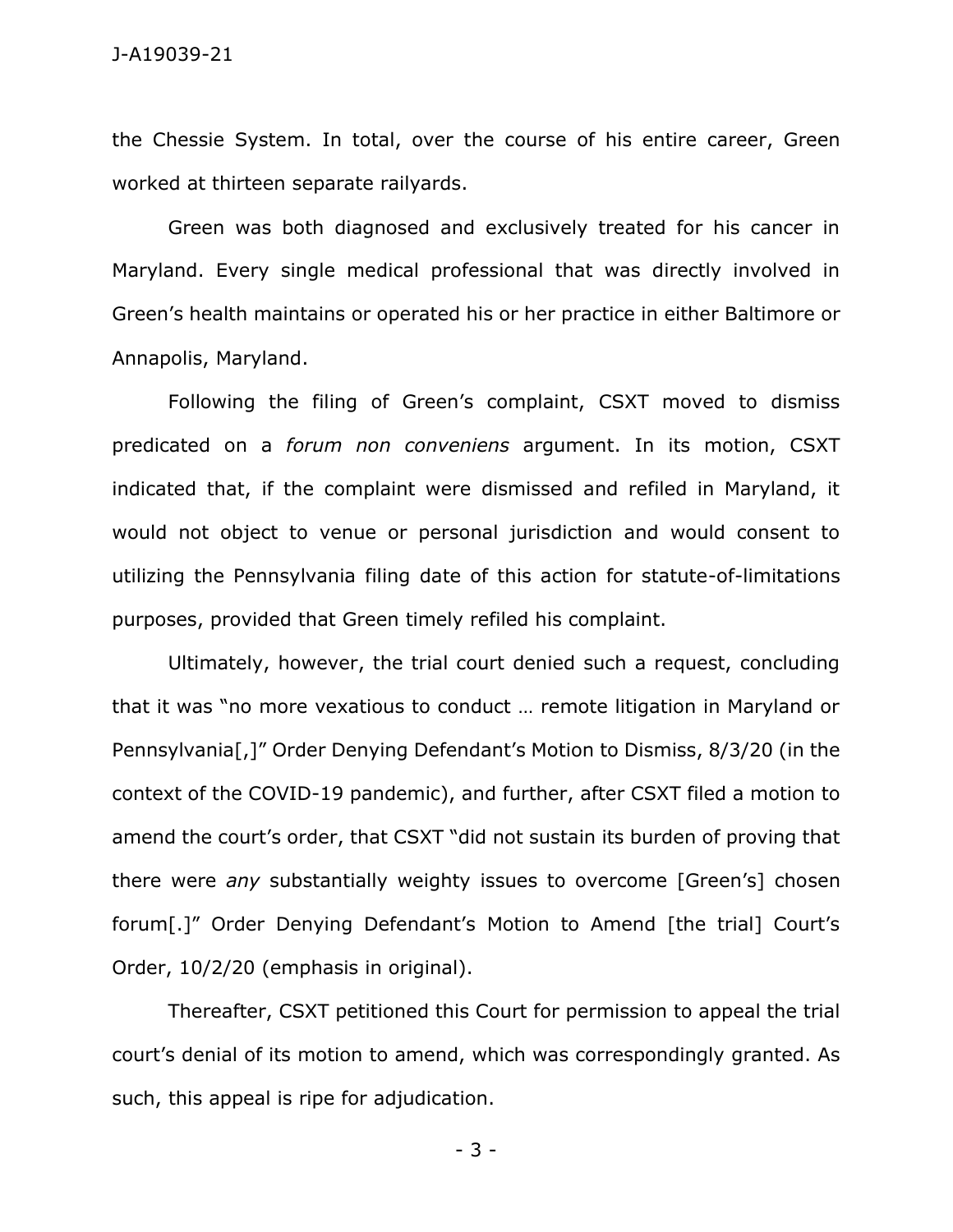CSXT presents three questions for our review, with varying degrees of

interrelatedness:

- 1. Did the trial court apply the wrong legal standard when it denied [its] motion to dismiss for *forum non conveniens*  because a trial in Philadelphia would not be "vexatious"?
- 2. Did the trial court impermissibly suspend the application of the *Plum* factors to [its] motion to dismiss for *forum non conveniens* because of the COVID-19 pandemic?
- 3. Did [it] satisfy its burden for dismissal under Pennsylvania's generally applicable *forum non conveniens* principles, including as articulated and applied in *Hovatter*, *Wright*, and *Ficarra*?

Appellant's Brief, at 5-6.

To evaluate the discrete issues raised by CSXT, we apply our well-settled

standard of review on orders disposing of *forum non conveniens* motions:

Orders on motions to dismiss under the doctrine of *forum non conveniens* are reviewed for an abuse of discretion. This standard applies even where jurisdictional requirements are met. Moreover, if there is any basis for the trial court's decision, the decision must stand.

An abuse of discretion occurs if, *inter alia*, there was an error of law or the judgment was manifestly unreasonable. When reviewing for errors of law, the appellate standard of review is *de novo* and the scope of review is plenary.

In Pennsylvania, the doctrine of *forum non conveniens*, which originated in Common Law, has been codified by statute:

**Inconvenient forum.**-When a tribunal finds that in the interest of substantial justice the matter should be heard in another forum, the tribunal may stay or dismiss the matter in whole or in part on any conditions that may be just.

42 Pa.C.S.A. § 5322(e).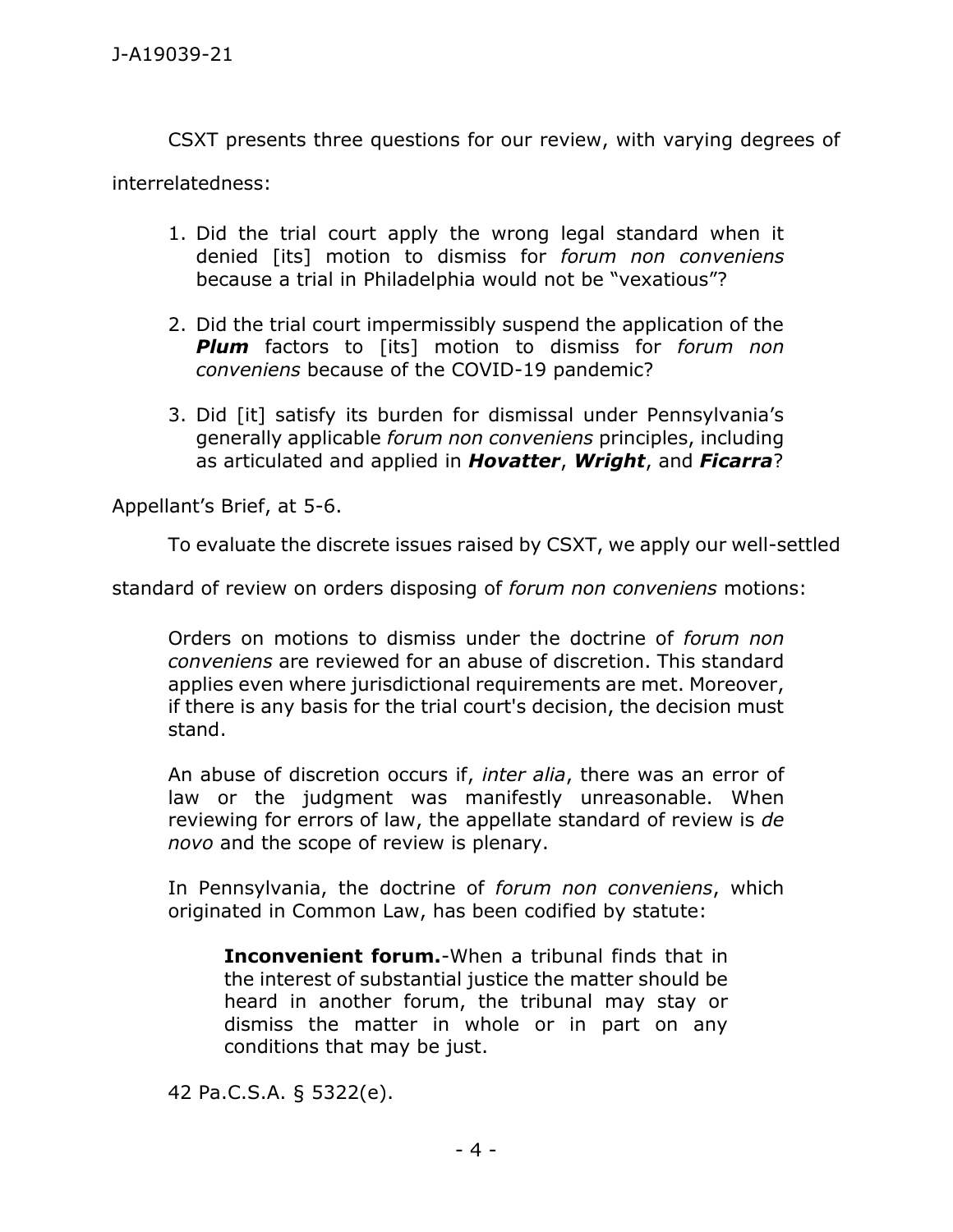*Hovatter v. CSX Transportation, Inc.*, 193 A.3d 420, 424 (Pa. Super. 2018) (quotations and citations omitted).

In deciding such a motion, a court must look beyond the principles of jurisdiction and venue to consider whether "litigation in the plaintiff's chosen forum would serve the interests of justice under the particular circumstances." *Alford v. Philadelphia Coca-Cola Bottling Co., Inc.*, 531 A.2d 792, 794 (Pa. Super. 1987). In giving credence to the plaintiff's initial forum choice, however, justice must strongly demonstrate the utility of relegating the plaintiff to another forum. *See Wright v. Aventis Pasteur, Inc.*, 905 A.2d 544, 548 (Pa. Super. 2006). As such, "[t]he two most important factors the trial court must apply when considering whether dismissal is warranted are that 1.) the plaintiff's choice of forum should not be disturbed except for 'weighty reasons,' and 2.) there must be an alternate forum available or the action may not be dismissed." *Robbins for Estate of Robbins v. Consol. Rail Corp*., 212 A.3d 81, 87 (Pa. Super. 2019) (footnote, citation, and quotation marks omitted).

CSXT first asserts that the trial court abused its discretion by relying on the wrong legal standard to deny its motion to dismiss. CSXT believes that the court, *inter alia*, by writing the word "vexatious" in its order denying CSXT's motion, used language identical to the plaintiff-friendly standard governing intrastate transfer, *see* Pa.R.C.P. 1006(d)(1), which, in comparison to dismissal on the basis of *forum non conveniens*, requires the defendant to bear "a heavier burden." *Wright v. Consol. Rail. Corp.*, 215 A.3d 982, 992 (Pa. Super. 2019).

Under the intrastate transfer precepts, a defendant must establish that "a

- 5 -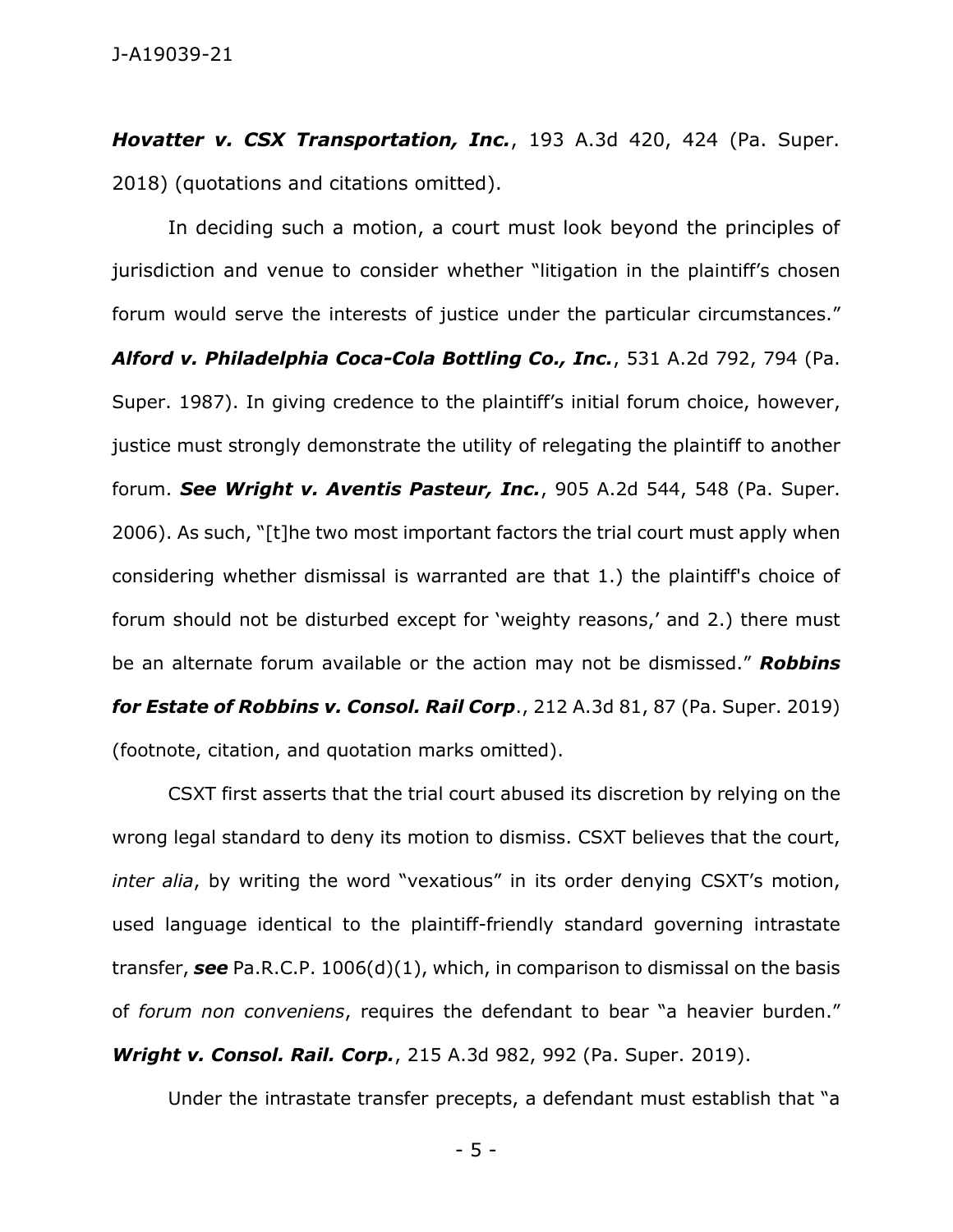plaintiff's chosen forum is oppressive and vexatious for the defendant." *Id*. Conversely, the burden on a defendant in a *forum non conveniens* motion requires that party to present "weighty reasons" to overcome the plaintiff's forum choice by demonstrating that "there is a more convenient forum where the litigation could be conducted more easily, expeditiously, and inexpensively." *Id*. (citation omitted). While proof of "weighty reasons" still requires a defendant to demonstrate why interstate transfer is legally appropriate, the corresponding burden of proof is lesser than that of motion seeking an intrastate transfer. *See id*., at 992-93.

Irrefutably, the trial court included the word "vexatious" in its order denying CSXT's initial motion, wrote the words "oppression" and "oppressive" in its denial of CSXT's subsequent motion, and incorporated both sets of rationales into its Pennsylvania Rule of Appellate Procedure 1925(a) opinion. *See* Opinion, 12/14/20, at 2-3 (unpaginated). In the case of "vexatious," the court concluded that, in the context of the ongoing COVID-19 pandemic, it was equally burdensome to conduct remote litigation in both Pennsylvania and Maryland. In using the word "oppressive," the court found that CSXT did not demonstrate that Philadelphia would be excessively harmful to it having to defend itself there. By writing these words, CSXT contends that "the trial court improperly intermingled standards of heightened deference afforded to plaintiffs under Pa.R.C.P. 1006(d)(1) into this interstate transfer matter, [and resultantly] abus[ed] its discretion." *Wright*, 215 A.3d at 992-993 (indicating, too, in *Wright*, that a plaintiff's choice of filing an action in a foreign forum is not inherently deemed

- 6 -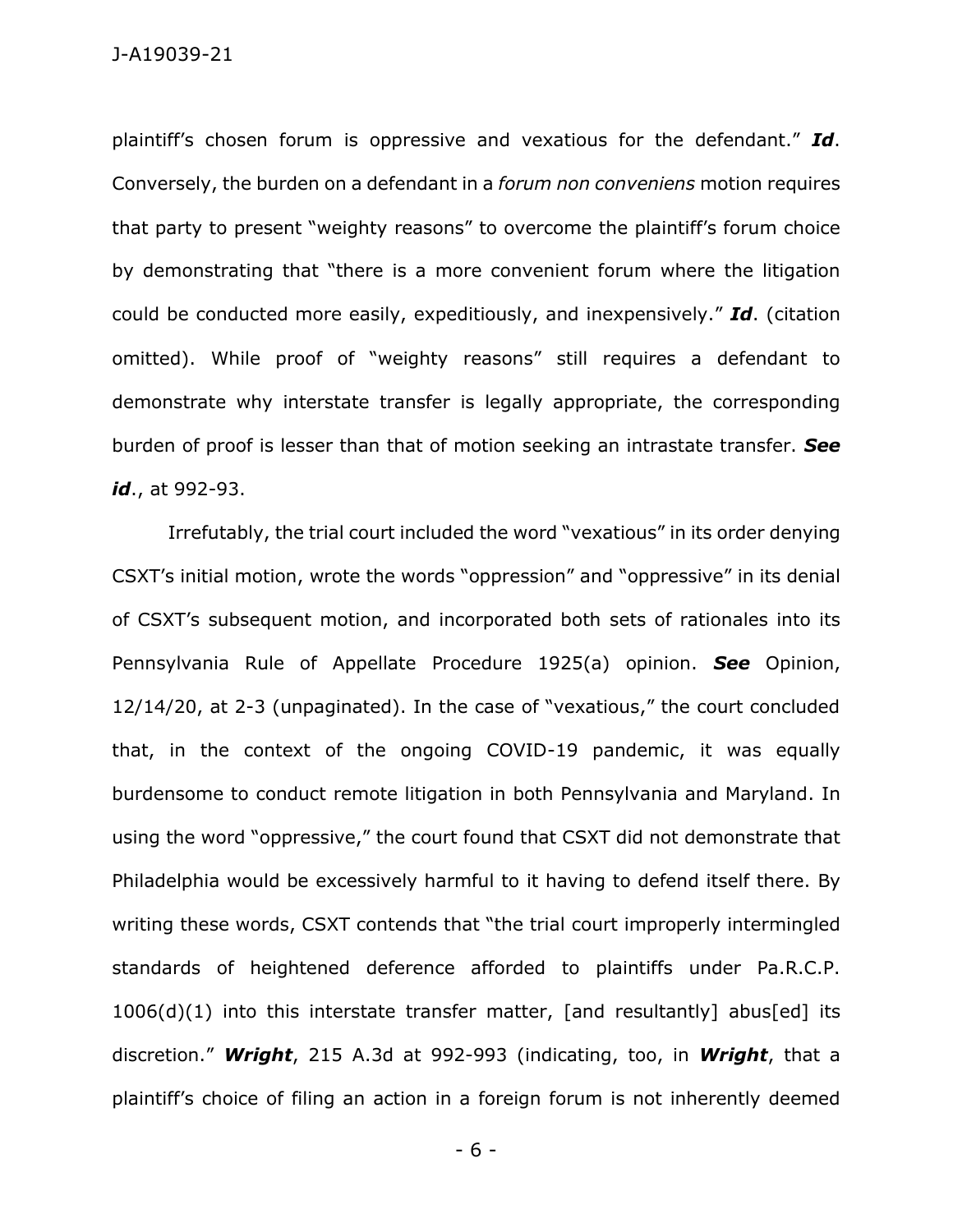reasonable or treated with the same level of reasonability as a plaintiff filing in his or her native forum).

While we are cognizant of the impact COVID-19 has had on Pennsylvania's court systems, there are obvious ambiguities in the court's analysis of CSXT's motion, at least insofar as the first order is concerned. In its order denying CSXT's motion to dismiss, the court determined that all discovery and trial depositions could be performed remotely. Therefore, as best can be discerned, the court found that remote accessibility made it immaterial as to where the actual action would be litigated. *See* Order Denying Defendant's Motion to Dismiss, 8/3/20, at 1 n.1 (unpaginated) (concluding that the remote manner of recording testimony means that witnesses can remain in "their home jurisdiction during discovery and trial").

The order denying CSXT's motion to amend is a little more explanative. There, the court "considered the relevant private and public interest factors," but denied its motion because CSXT "did not sustain its burden in proving that there were *any* substantially weighty issues to overcome [Green's] chosen forum." Order Denying Defendant's Motion to Amend, 10/2/20, at 1 n.1 (unpaginated) (emphasis in original) (stating further that Green "has alleged that some of his injury occurred while he was working at [CSXT] railroad while he worked *in Philadelphia*, and particularly where [Green] has submitted that his intended witnesses were not all from Maryland") (emphasis in original). Instead, while CSXT identified, via affidavit, that its witnesses were in Maryland, "there was no exact identification of where within Maryland the witnesses were located, nor why

- 7 -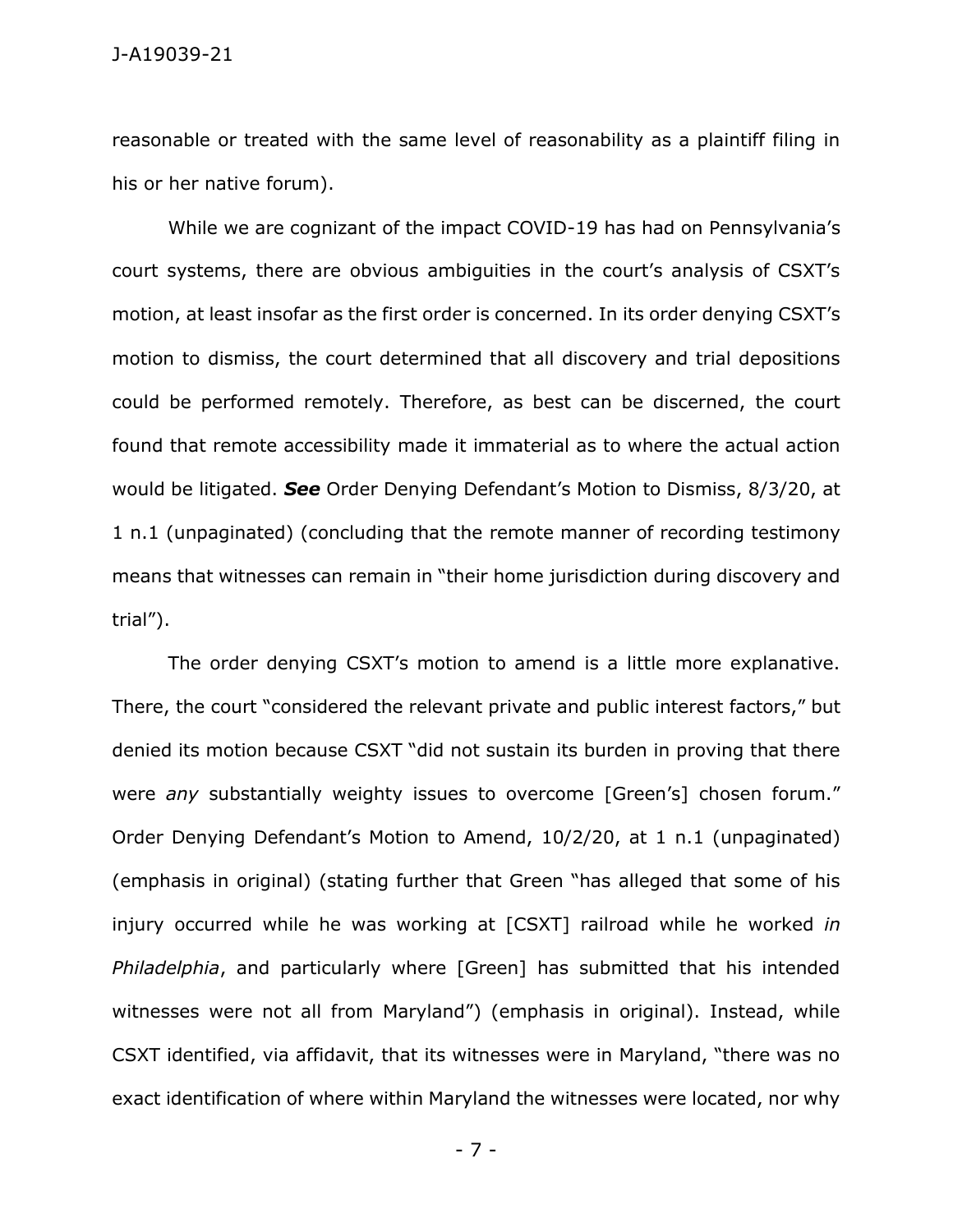it would be more oppressive or time consuming for those witnesses to travel to a trial in Philadelphia versus a location somewhere in Maryland." *Id*. In short, the court ascertained that CSXT failed to meet its burden in demonstrating that "there were any substantially weighty issues to override [Green's] chosen forum." *Id*. The court's 1925(a) opinion materially relies on its two prior orders and attendant explanations in those orders.

We conclude that, although the court could have been more precise in its verbiage, it ultimately evaluated CSXT's motion under the "weighty reasons" standard as espoused in, among other cases, *Robbins*. *See* 212 A.3d at 87 (citation omitted). Of note, the court explicitly mentioned its review of the private and public interest factors existent in this matter. Then, it proceeded to identify several of those factors that it either found to be compelling in its determination or, conversely, that CSXT failed to prove. Accordingly, while we ultimately find that its denial of CSXT's motion to dismiss was an erroneous determination, we do not do so on the basis that the court committed an error of law in this domain.

In its second issue, CSXT avers that the court "effectively suspended consideration of the *Plum* factors[.]" Appellant's Brief, at 20. In *Plum v.*  **Tampax, Incorporated**, our Supreme Court adopted the various private and public factors illuminated by the United States Supreme Court in its consideration of *forum non conveniens* claims. *See* 160 A.2d 549, 553 (Pa. 1960). Specifically, courts are to contemplate:

the relative ease of access to sources of proof; availability of compulsory process for attendance of unwilling, and the cost of obtaining attendance of willing, witnesses; possibility of view of

- 8 -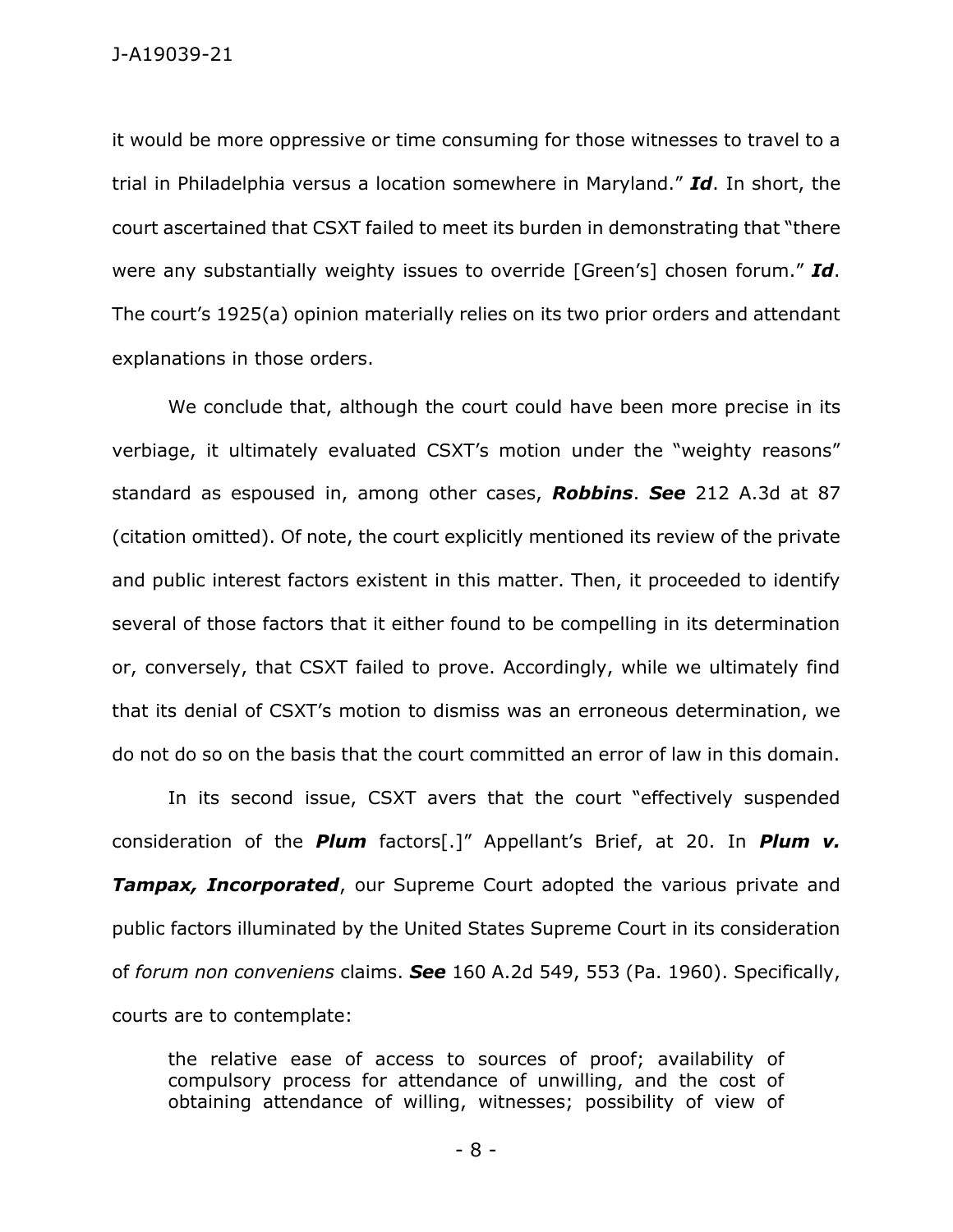premises, if view would be appropriate to the actions; and all other practical problems that make trial of a case easy, expeditious and inexpensive. There may also be questions as to the enforceability of a judgment if one is obtained. The court will weigh relative advantages and obstacles to a fair trial.  $* * *$ 

Factors of public interest also have place in applying the doctrine. Administrative difficulties follow for courts when litigation is piled up in congested centers instead of being handled at its origin. Jury duty is a burden that ought not to be imposed upon the people of a community which has no relation to the litigation. There is appropriateness, too, in having the trial  $* * *$  in a forum that is at home with the state law that must govern the case, rather than having a court in some other forum untangle problems in conflict of laws, and in law foreign to itself.

*Engstrom v. Bayer Corporation*, 855 A.2d 52, 56 (Pa. Super. 2004) (citation omitted) (alterations in original). However, when evaluating the various public and private considerations at play, "it is within the trial court's discretion to weigh some factors more heavily than others[.]" *Robbins*, 212 A.3d at 90.

Here, CSXT chiefly relies on the court's initial justification it provided when it denied CSXT's motion to dismiss, namely its reference to COVID-19's equal impact on the courts of Maryland and Pennsylvania. While we agree that "there is no support in the record for the trial court's [equally affected] belief" and further, no evidence as to how trials would proceed in Maryland versus Pennsylvania under COVID-19 conditions, *see* Appellant's Brief, at 20, we find that such a determination is peripheral, if not immaterial, in the context of both its larger analysis of the public and private factors and this Court's conclusion that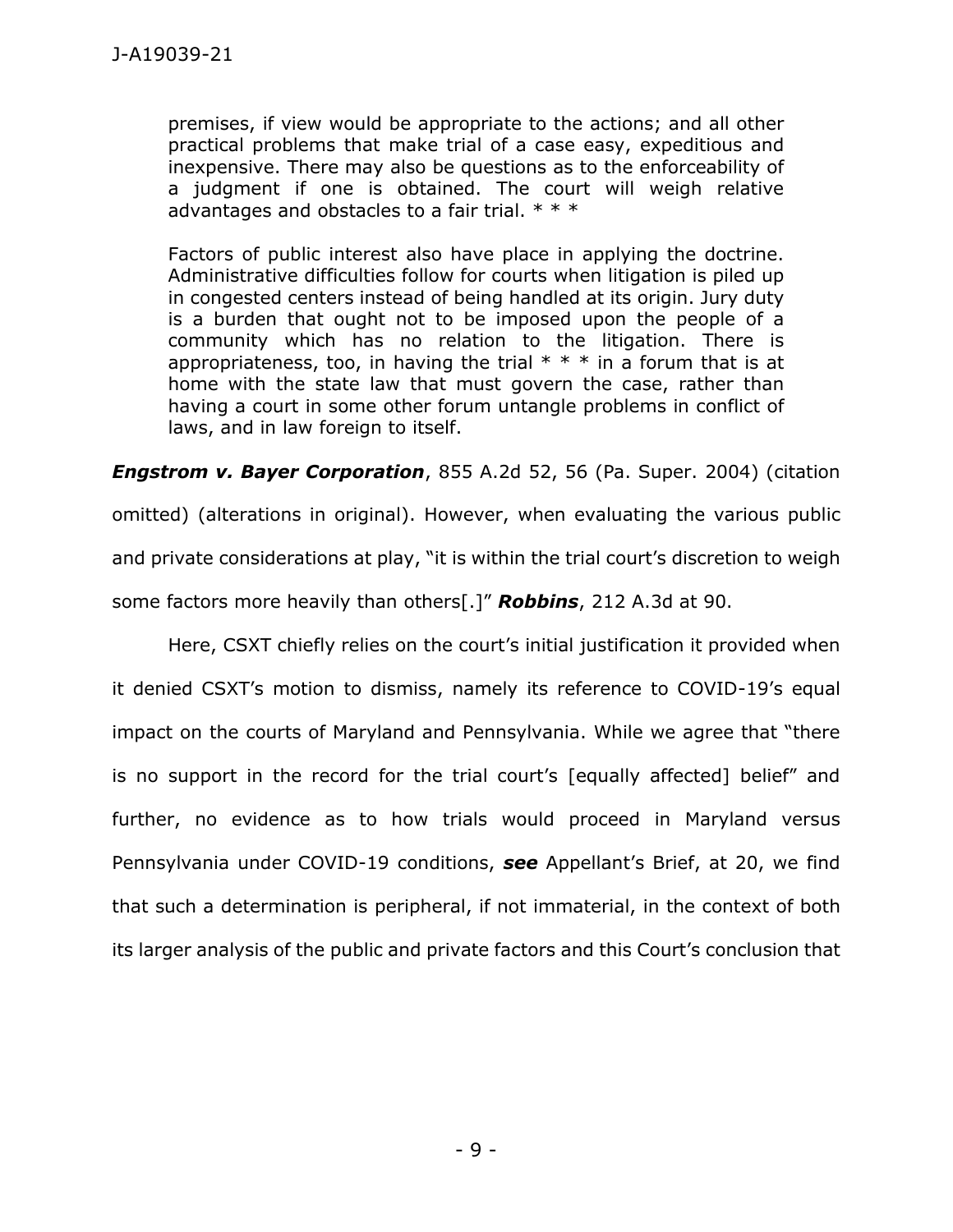reversal is necessary.<sup>2</sup>

With that being said, the trial court relied on the COVID-19 pandemic as a basis to suggest that video technology made state residency immaterial for the collection of discovery and trial depositions. However, this Court has rejected "*sua sponte* suggestions on how to trim costs or work around other objections … [such as] the court's encouragement of increased use of video technology[.]" *Hovatter*, 193 A.3d at 427. Although *Hovatter* was decided prior to COVID-19 and its impact on Pennsylvania's court systems, the thrust of the case remains viable. Simply put, to the extent the trial court was suggesting that the use of video recording technology would ameliorate potential problems with remote witnesses, reliance on these "workaround" methods is misplaced. Stated differently, overwhelming or exclusive reliance on "modern technology" to obviate the need for in-person elements of the trial continuum has been rejected as a justification to deny a motion to dismiss on *forum non conveniens* grounds. *See Wright*, 215 A.3d at 996.

CSXT's third issue is interrelated to its second, but is ultimately the basis that we agree warrants reversal. CSXT contends that the court's evaluation of the private and public factors could have only led to one conclusion: dismissal.

<sup>2</sup> Assuming, *arguendo*, that COVID-19 did have an equal impact on the court systems of Maryland and Pennsylvania, it would follow that, as Pennsylvania's court system was, at that juncture, still available to Green, Maryland's would have been, as well. Although Green does not contest the availability of Maryland as an alternate forum, this determination would imply that such a forum existed. *See Robbins*, 212 A.3d at 87.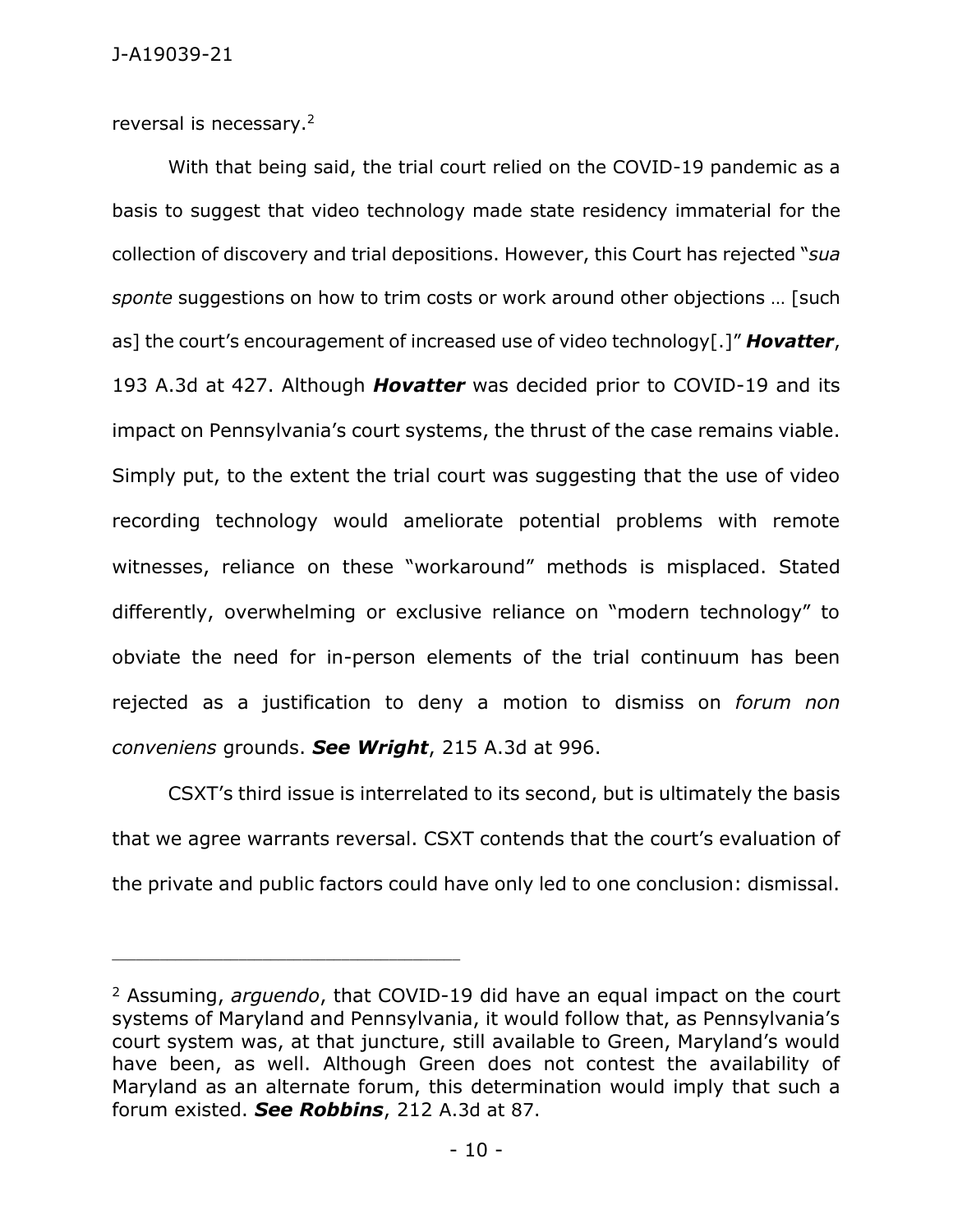As has previously been stated, albeit in a slightly different context, our review for abuse of discretion requires this Court to ascertain whether "there is a more convenient forum where the litigation could be conducted more easily, expeditiously, and inexpensively." *Hovatter*, 193 A.2d at 427.

CSXT suggests that the trial court heavily, if not exclusively, utilized two pieces of information not probative of this "easier forum" analysis. *See*  Appellant's Brief, at 26.

First, CSXT states that the court's reliance on the suggestion that some of Green's injury occurred while he worked in Pennsylvania is misplaced, given that the location of an injury does not directly implicate any of the aforementioned private or public factors. We agree that, in isolation, the location of an injury does not inherently serve to demonstrate any one of the enumerated private or public factors. Instead, the location *may* be important if a site visit is necessary or if eyewitnesses to the causal or correlative events are located within that specified forum. *See Engstrom, supra*.

Even assuming that some component of Green's alleged injury occurred in Pennsylvania, a location where he not only sparsely performed work in but also has not worked in over three decades, the notion that litigation could be conducted more easily in in this state is tenuous, at best. Any connection Green has with Pennsylvania is merely transitory and *de minimis*, with Maryland appearing to be the obvious and more convenient alternate forum.

More specifically, *none* of the fact witnesses (medical or otherwise) identified by either party reside in Pennsylvania. *See e.g.*., Plaintiff's Answers to

- 11 -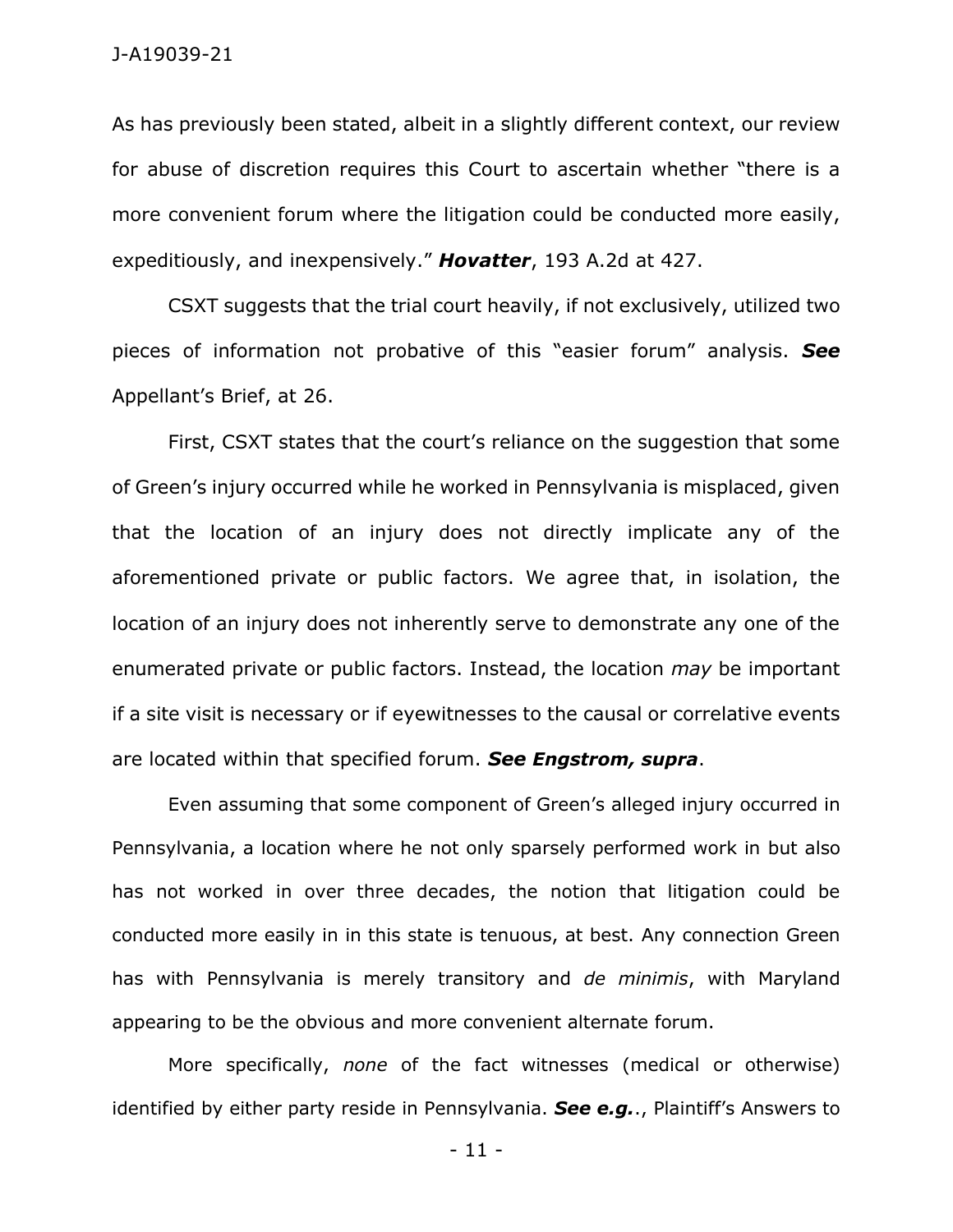Defendant's First Set of Interrogatories, 9/16/19, at 18, 20-21, 23-24; Affidavit of Michael J. Scully on Behalf of CSX Transportation, Inc., at 1. In addition, Green's work in Pennsylvania amounted to the smallest component of his time, compared to his workhours spent in Maryland, Virginia, and Washington, D.C.

Second, CSXT challenges the court's reliance on CSXT not deposing Green or other witnesses in a timely manner. The court concluded that CSXT should have sought depositions prior to the March 2020 COVID-19-related court closings and if CSXT was "unable to secure a necessary witness through court intervention, perhaps its burden would be met." Order Denying Defendant's Motion to Amend, 8/3/20, at 1 n.1 (unpaginated). Moreover, the court stated that CSXT's affidavit indicating that "its witnesses were in Maryland" was insufficient because it did not exactly identify the location of those witnesses nor why Philadelphia would be "more oppressive or time consuming" versus a location in Maryland for those witnesses. *Id*.

It is unclear what impact these findings had on the court's ultimate disposition. However, according to the record, CSXT attempted to depose Green in April 2020, prior to the filing of its motion to dismiss. *See* Motion for Extraordinary Relief, at 2 (undated and unpaginated). Instead of availing himself, Green "canceled that deposition due to the COVID-19 pandemic<sup>[1]</sup>" Id. Furthermore, as to the saliency of CSXT's affidavit, the record establishes that Green primarily worked in Maryland. When faced with allegations contained within affidavits, trial court are to exercise "common sense."

- 12 -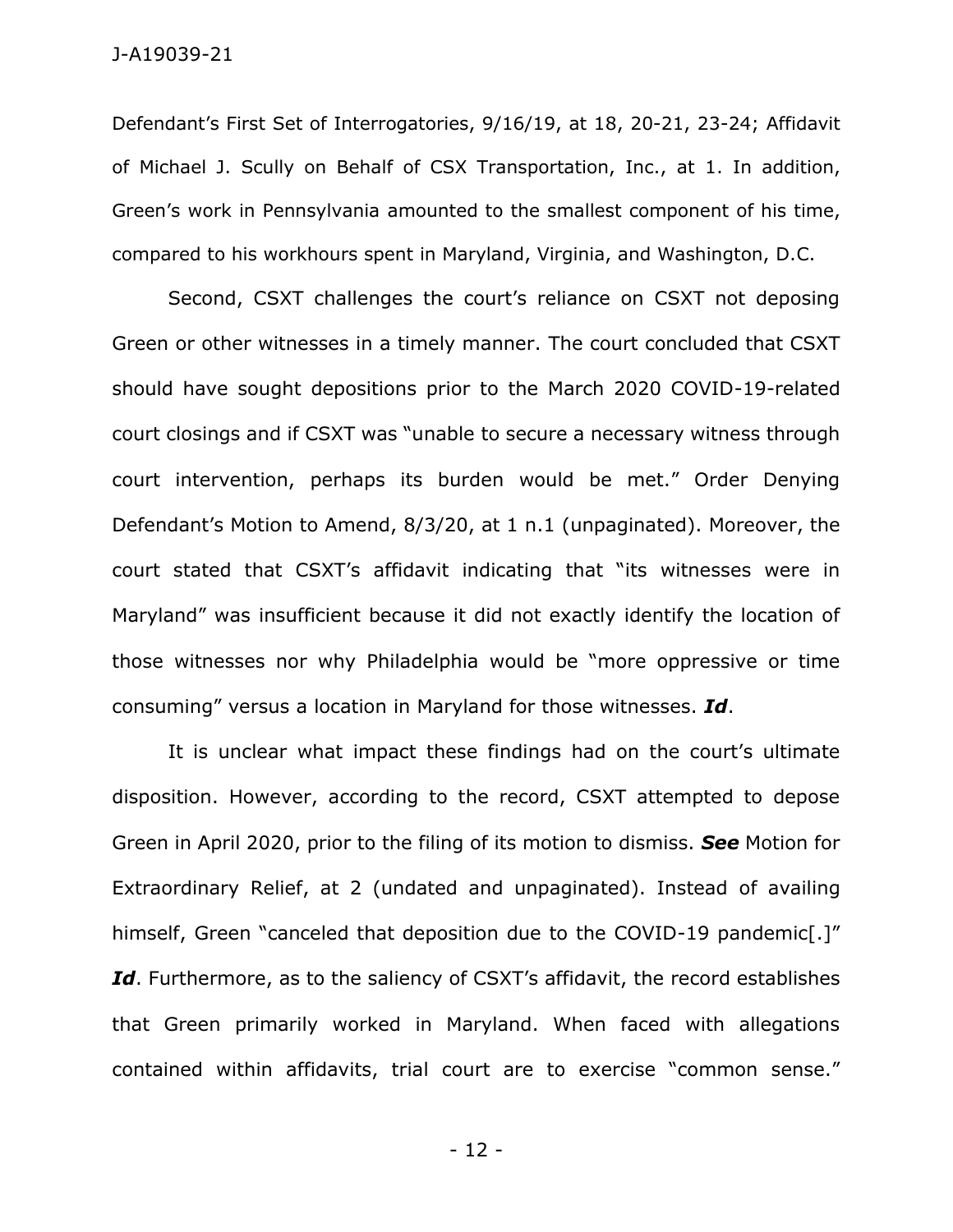*Wright*, 215 A.3d at 993. As Maryland was the state of Green's chief worksite, CSXT's "assertion in its affidavit[] that most or all of its witnesses reside primarily, if not exclusively, in [Maryland] does not require additional record support." *Id*.

Aside from identifying the fact that he worked in Pennsylvania at times until 1987, Green, in response, relies on: (1) both sides already having access to his employment and medical records; (2) the locational proximity of the one Pennsylvania work site for jury-view purposes; and (3) "the majority of witnesses were identified by [Green]," as three private bases to affirm the trial court and, simultaneously, not to disturb his forum selection. Appellee's Brief, at 22-23. As to the public factors, Green states that "Philadelphia County has both the judicial resources and experience with FELA matters." *Id*., at 24.

While we give credence to the argument that some percentage of Green's purported injury may have occurred in Pennsylvania and that there is one observable worksite located within this state, every other aspect of this case militates a finding that CSXT presented "weighty reasons" in motioning for dismissal on *forum non conveniens* grounds and that litigation could be conducted much more easily in Maryland. As such, given the clear viability of Maryland as an alternate forum, it was an abuse of discretion to find to the contrary.

First, all of the witnesses with known addresses are located over 100 miles away from Philadelphia in the state of Maryland. Not only does that

- 13 -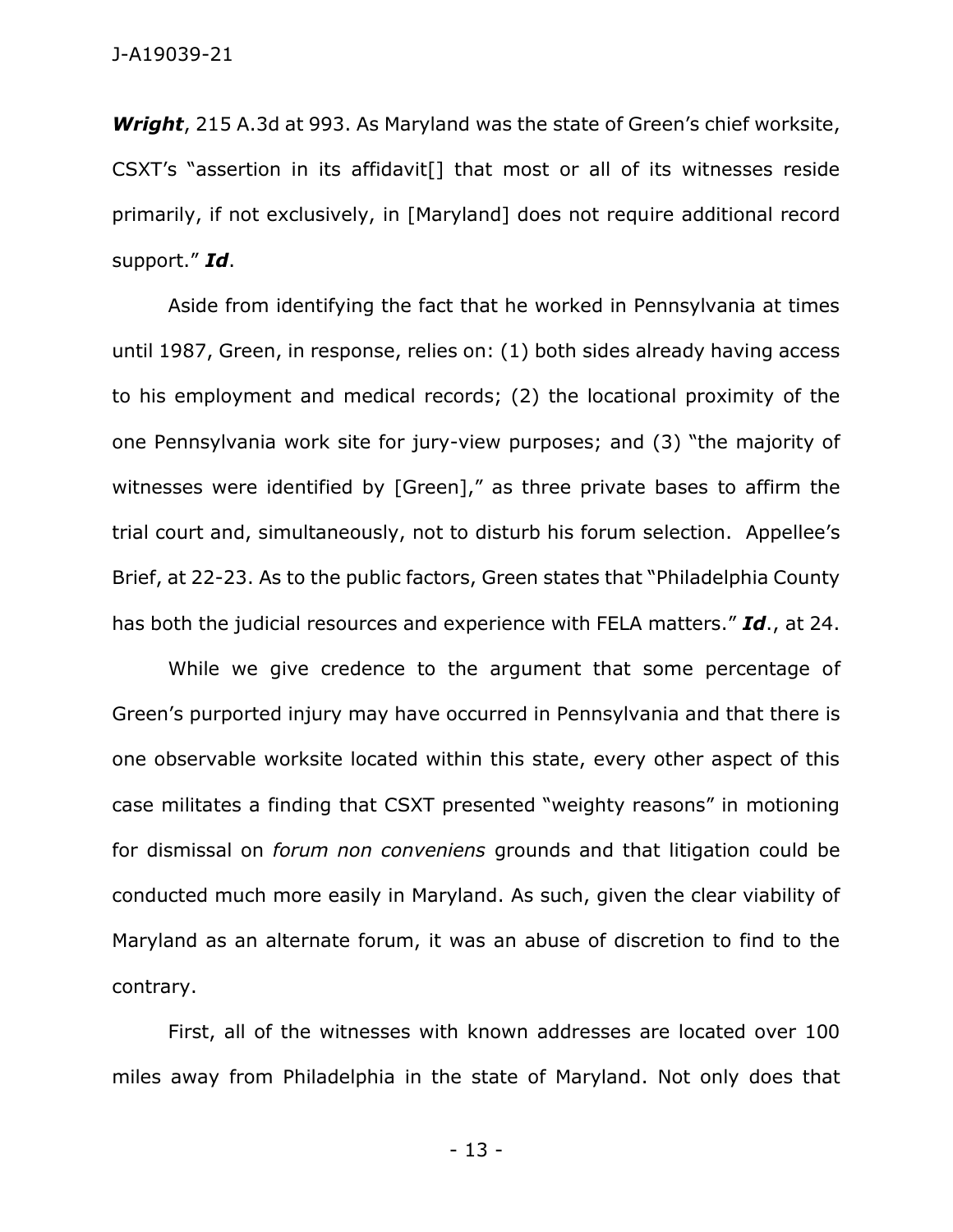three-digit distance raise questions regarding the availability of compulsory process on these out-of-state witnesses, but it also demonstrates that each of these witnesses would be, at a minimum, several hours away by vehicle should they need to appear for trial or other purposes in Philadelphia. Likewise, because no witnesses have been identified in Pennsylvania, there is no record support to establish a nexus between any Pennsylvania-based witnesses and Green's putative injury location in Pennsylvania.

Second, the possibility of viewing the Pennsylvania worksite must be viewed in the context of Green not having performed any work in Pennsylvania for over three decades and, more importantly, that his work in Pennsylvania comprised a very small fraction of his occupational time. Instead, the record indicates that he mostly worked in Maryland and to a lesser extent in Virginia and Washington, D.C. *See, e.g.*, Deposition of Clyde Green, 8/6/20, at 313.

Third, given that this case is between a Maryland resident and a Virginia corporation headquartered in Florida, that all of the witnesses are located in Maryland, and that Green has only a trivial connection to this state as a result of working here briefly, it strains credulity to find that a Philadelphia jury would have much, if any, relation to this litigation. Although a trial court is permitted to weigh some of the private and public factors more than others, it cannot depart from the undeniable conclusion that, based on the information of record, Maryland is the most apt forum for this case, as it would allow for this litigation to be conducted more easily, expeditiously, and inexpensively.

- 14 -